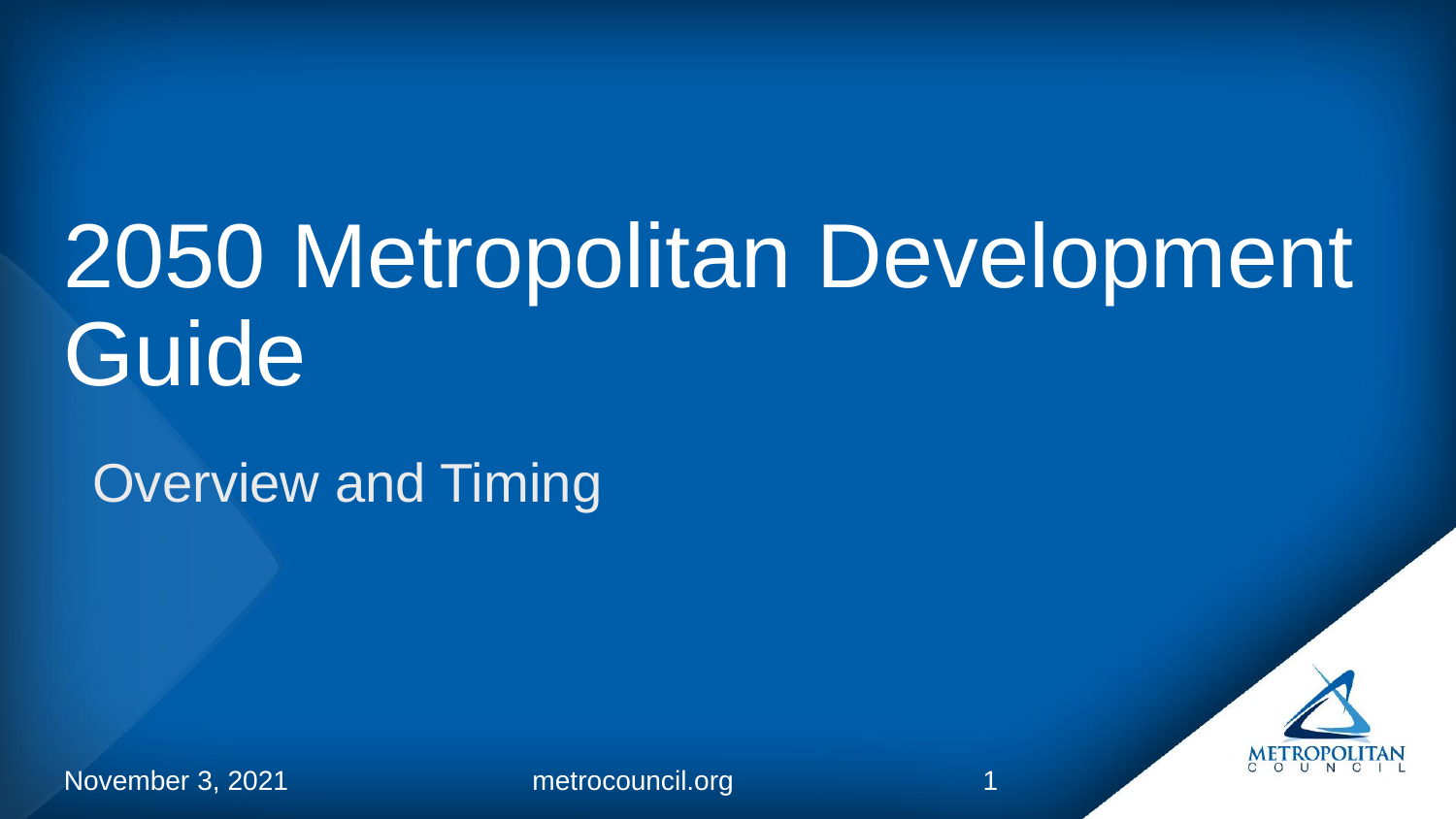# Today's Conversation

- Overview of the Metropolitan Development Guide
- Approach to the 2050 Planning Process
- Work to Date and Upcoming Work
- Discussion on Council Member Involvement

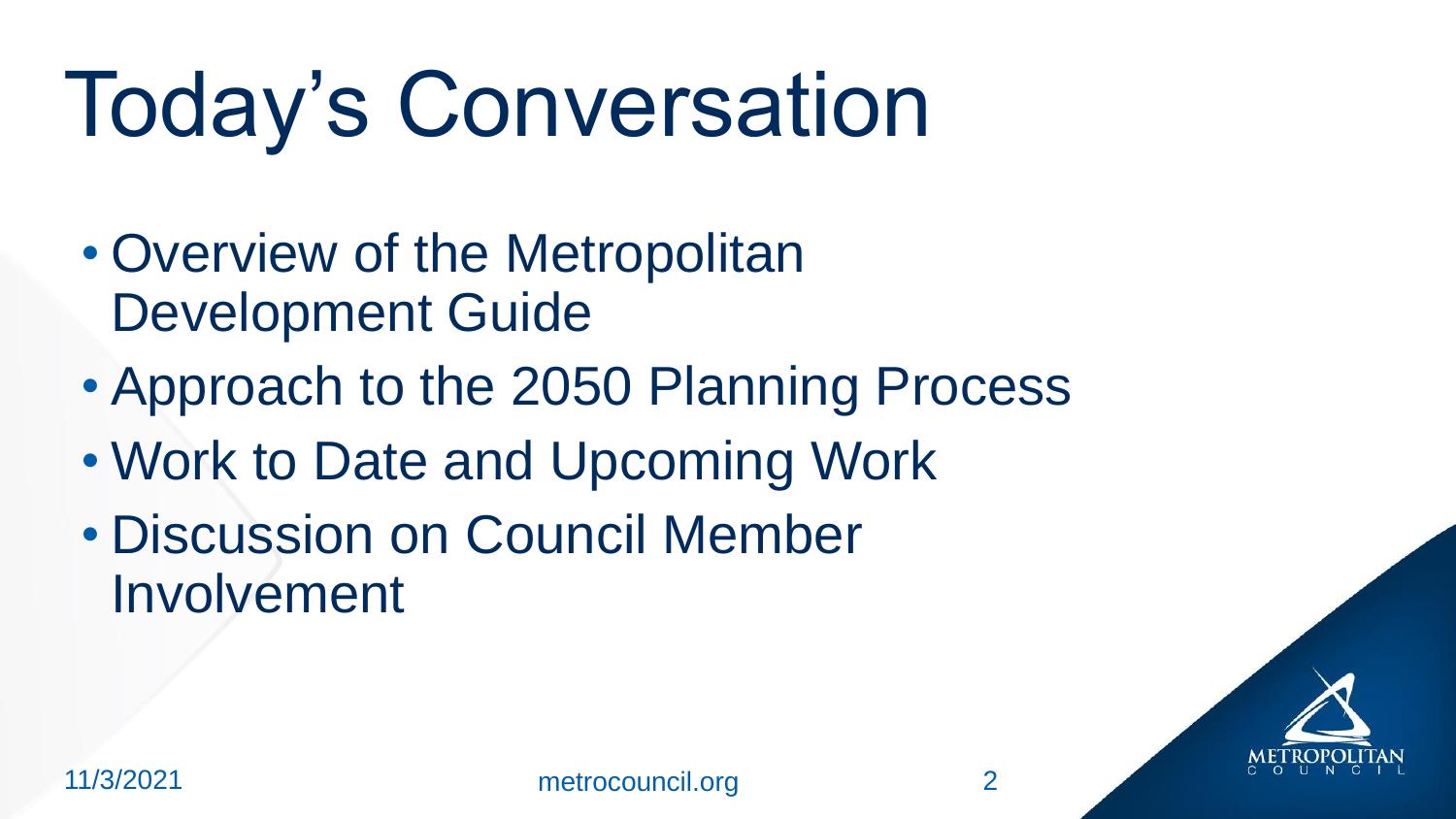# Why regional planning?

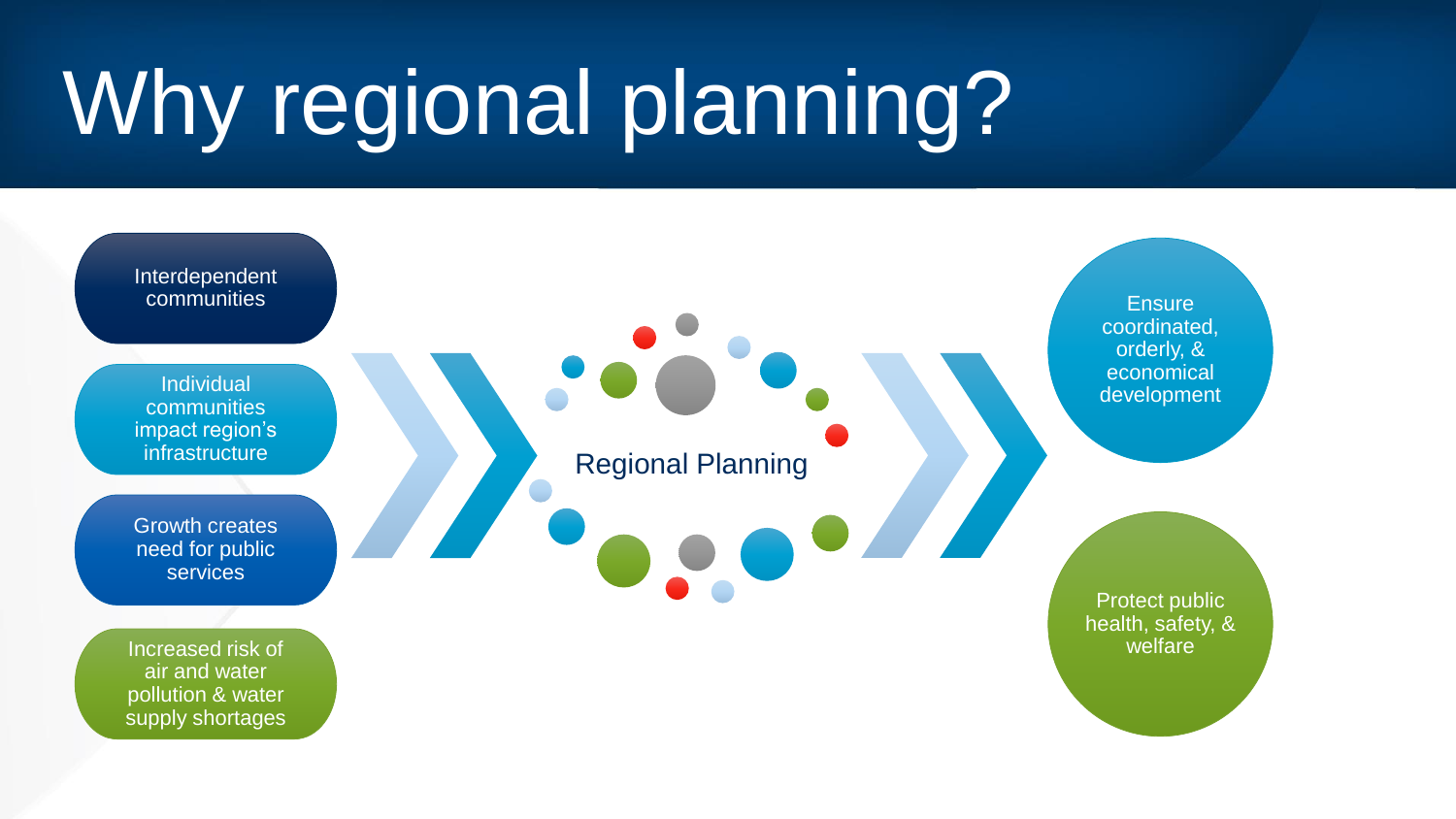### Statute Requires Development Guide

The Metropolitan Council shall prepare and adopt, after appropriate study and such public hearings as may be necessary, **a comprehensive development guide** for the metropolitan area... (Minn. Stat. 473.145)

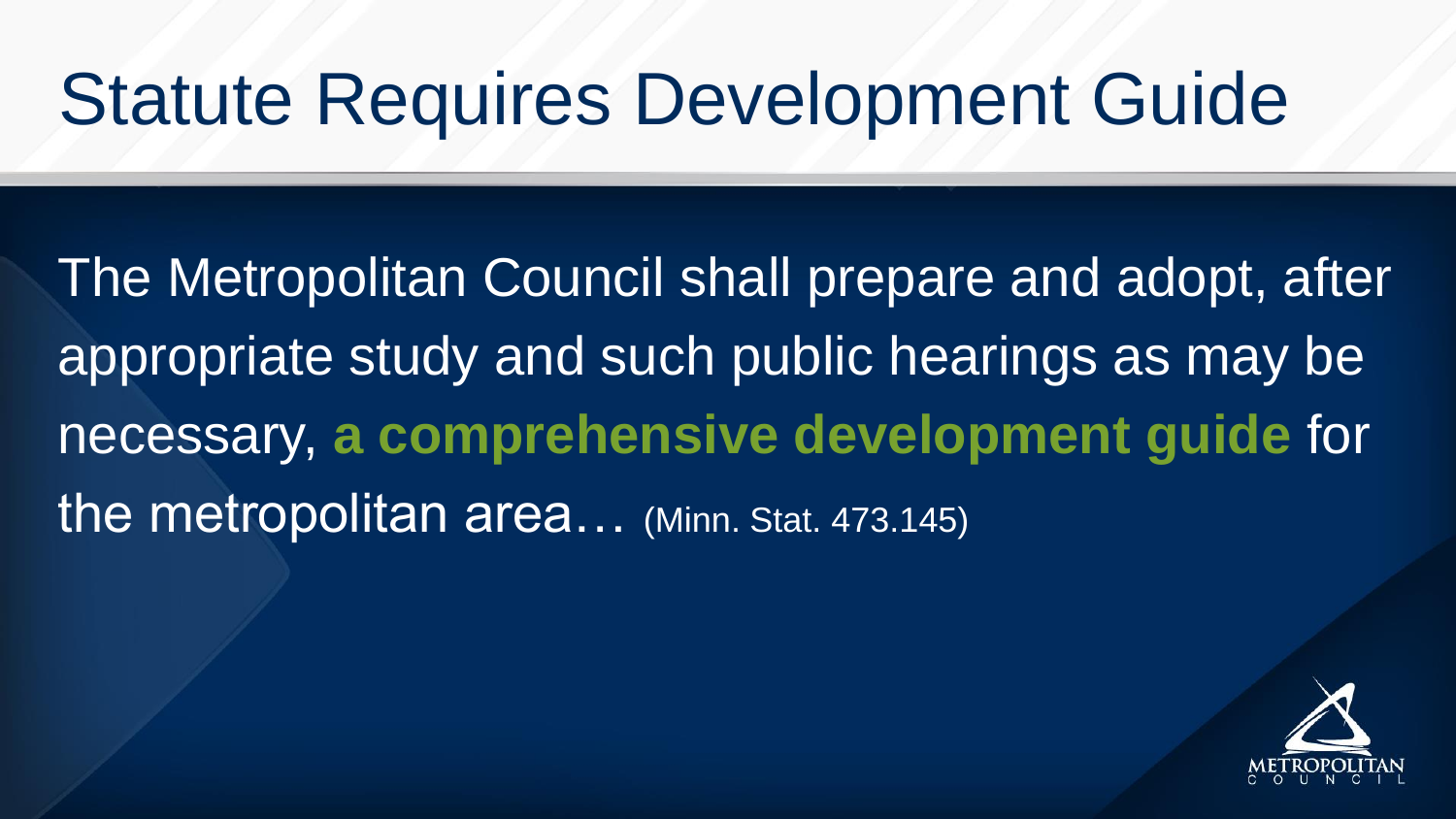### Statute Requires Development Guide

… It shall consist of a compilation of policy statements, goals, standards, programs, and maps **prescribing guides for the orderly and economical development, public and private, of the metropolitan area** and those future developments which will have an impact on the entire area including but not limited to such matters as land use, parks and open space land needs, the necessity for and location of airports, highways, transit facilities, public hospitals, libraries, schools, and other public buildings. (Minn. Stat. 473.145)

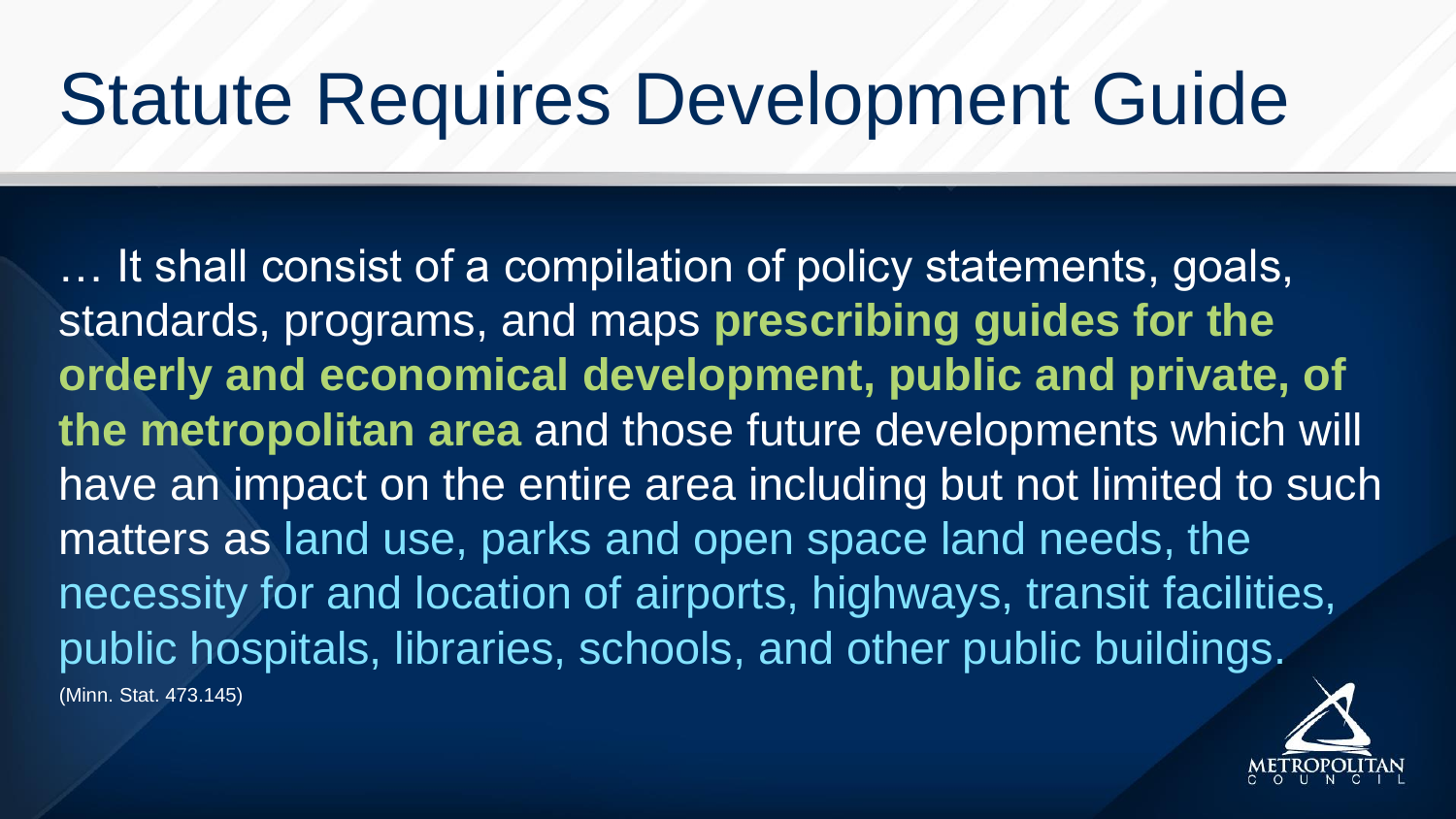## Regional Planning Questions

- Where are we today?
- Where do we want to go?
- How do we want to get there?
- What are barriers or opportunities for achieving our vision?

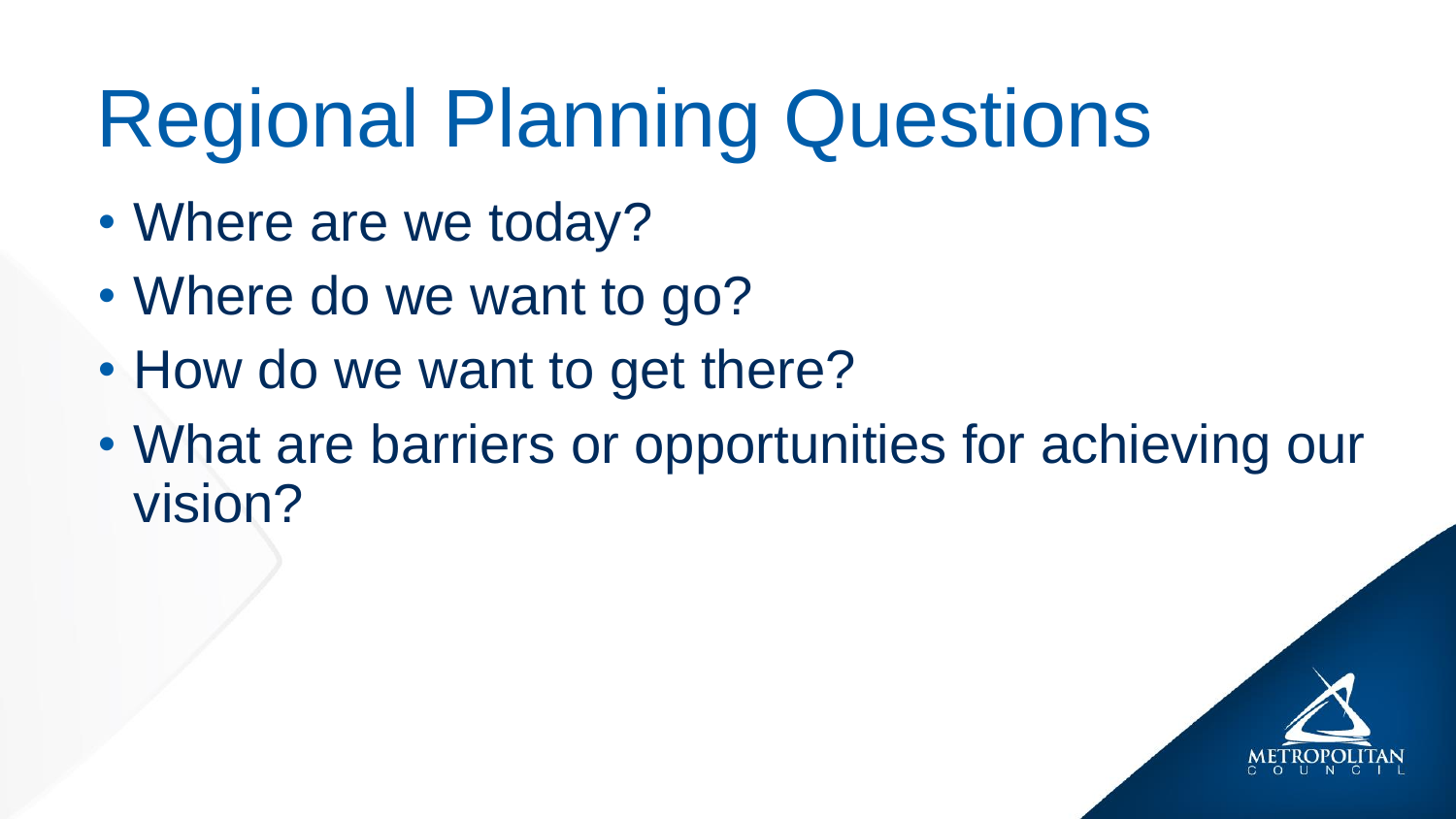



challenges.

measurable results.

track progress

Dashboard metrics to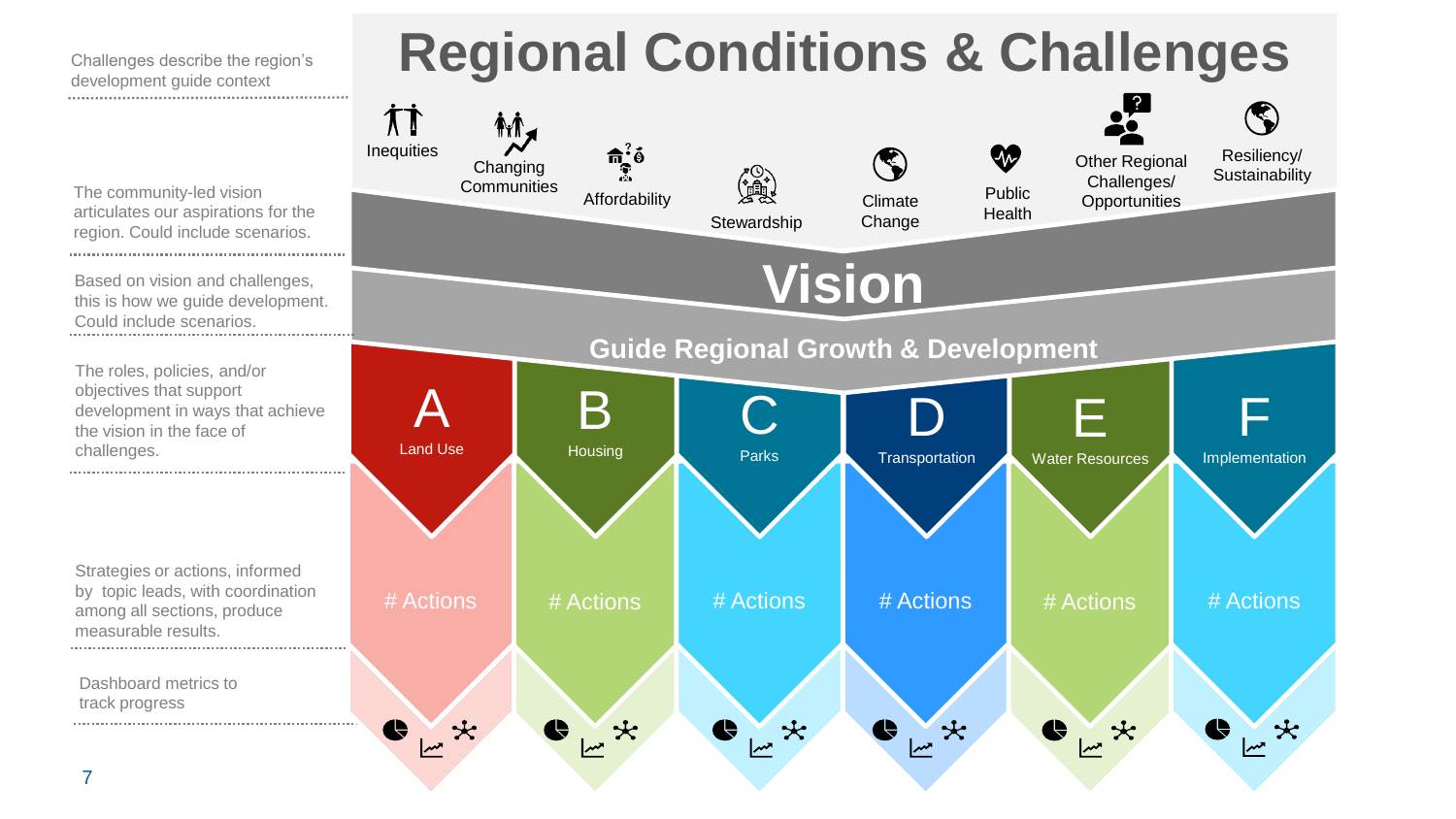# Major Plan Activities



**\*Note: there is engagement throughout the entire regional planning process. There will be foundational engagement with communities and partners starting later this year and continuing through this cycle.**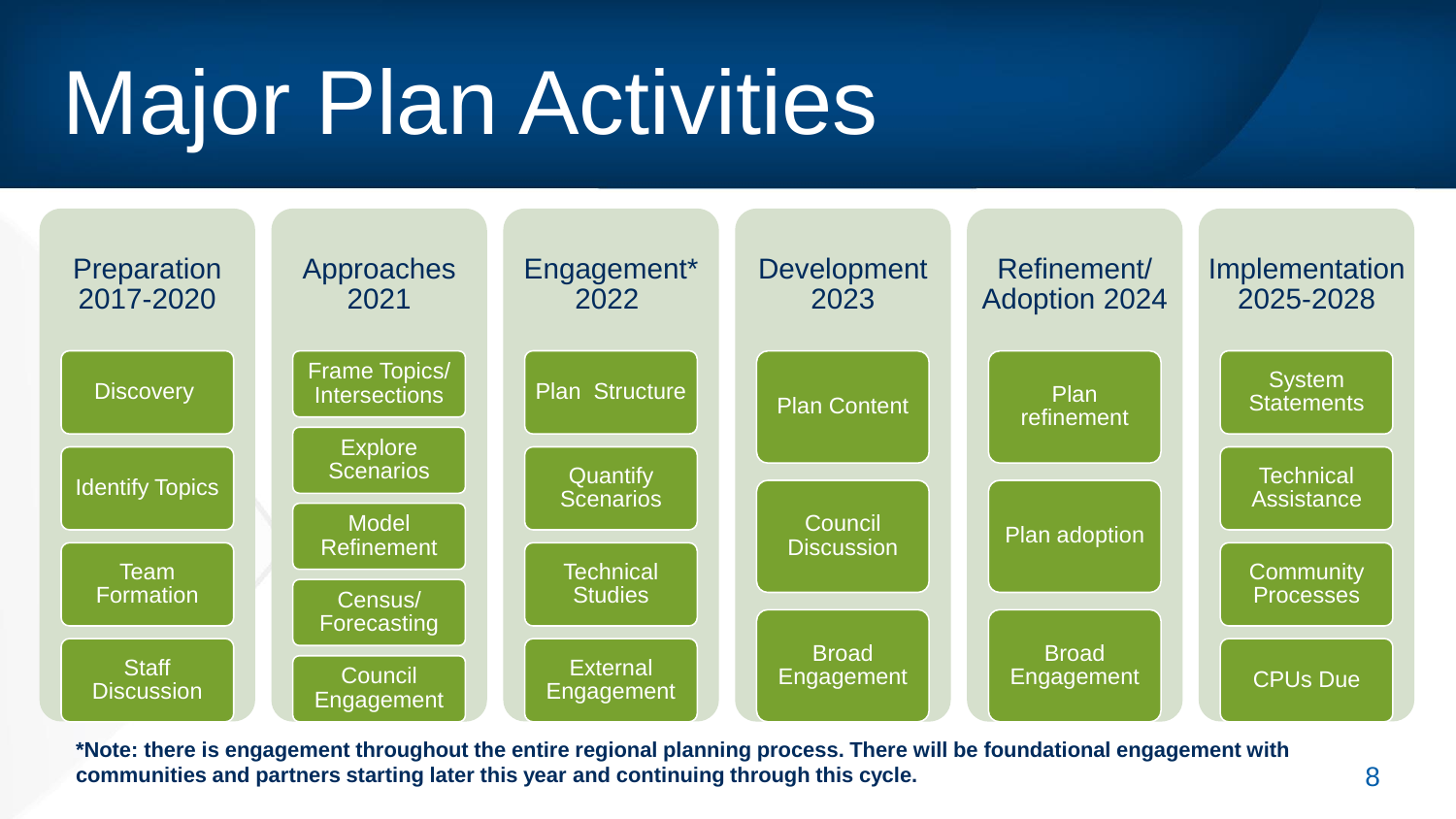### Where we are going – big picture

|                                                                                     | 2021 |                |                |                | 2022 |                |                |                | 2023 |    |    |                | 2024 |                |                |    | 2025 |                |                |                |
|-------------------------------------------------------------------------------------|------|----------------|----------------|----------------|------|----------------|----------------|----------------|------|----|----|----------------|------|----------------|----------------|----|------|----------------|----------------|----------------|
| <b>Project Phase</b>                                                                | Q1   | Q <sub>2</sub> | Q <sub>3</sub> | Q <sub>4</sub> | Q1   | Q <sub>2</sub> | Q <sub>3</sub> | Q <sub>4</sub> | Q1   | Q2 | Q3 | Q <sub>4</sub> | Q1   | Q <sub>2</sub> | Q <sub>3</sub> | Q4 | Q1   | Q <sub>2</sub> | Q <sub>3</sub> | Q <sub>4</sub> |
| <b>Current State Investigation &amp; Reporting</b>                                  |      |                |                |                |      |                |                |                |      |    |    |                |      |                |                |    |      |                |                |                |
| Includes régional issues workshops<br>studies, census, comp plan composite,<br>etc. |      |                |                |                |      |                |                |                |      |    |    |                |      |                |                |    |      |                |                |                |
| Vision Development & ID Challenges /<br><b>Opportunities</b>                        |      |                |                |                |      |                |                |                |      |    |    |                |      |                |                |    |      |                |                |                |
| Intensive outreach & engagement                                                     |      |                |                |                |      |                |                |                |      |    |    |                |      |                |                |    |      |                |                |                |
| Topic Area Specific engagement, such as<br>land use                                 |      |                |                |                |      |                |                |                |      |    |    |                |      |                |                |    |      |                |                |                |
| Forecasting & Scenarios Planning<br>investigation                                   |      |                |                |                |      |                |                |                |      |    |    |                |      |                |                |    |      |                |                |                |
| <b>System / Policy Area Work</b>                                                    |      |                |                |                |      |                |                |                |      |    |    |                |      |                |                |    |      |                |                |                |
| Engagement - iterative, parallel on all<br>topics                                   |      |                |                |                |      |                |                |                |      |    |    |                |      |                |                |    |      |                |                |                |
| Delivery of additional studies                                                      |      |                |                |                |      |                |                |                |      |    |    |                |      |                |                |    |      |                |                |                |
| Policy development, refinement                                                      |      |                |                |                |      |                |                |                |      |    |    |                |      |                |                |    |      |                |                |                |
| 2050 MDG Draft                                                                      |      |                |                |                |      |                |                |                |      |    |    |                |      |                |                |    |      |                |                |                |
| Drafts of Chapters (land use, parks,<br>housing, etc.)                              |      |                |                |                |      |                |                |                |      |    |    |                |      |                |                |    |      |                |                |                |
| Adopt 2050 MDG & Chapters                                                           |      |                |                |                |      |                |                |                |      |    |    |                |      |                |                |    |      |                |                |                |
| <b>System Statement Development</b>                                                 |      |                |                |                |      |                |                |                |      |    |    |                |      |                |                |    |      |                |                |                |
| <b>Publish System Statements</b>                                                    |      |                |                |                |      |                |                |                |      |    |    |                |      |                |                |    |      |                |                |                |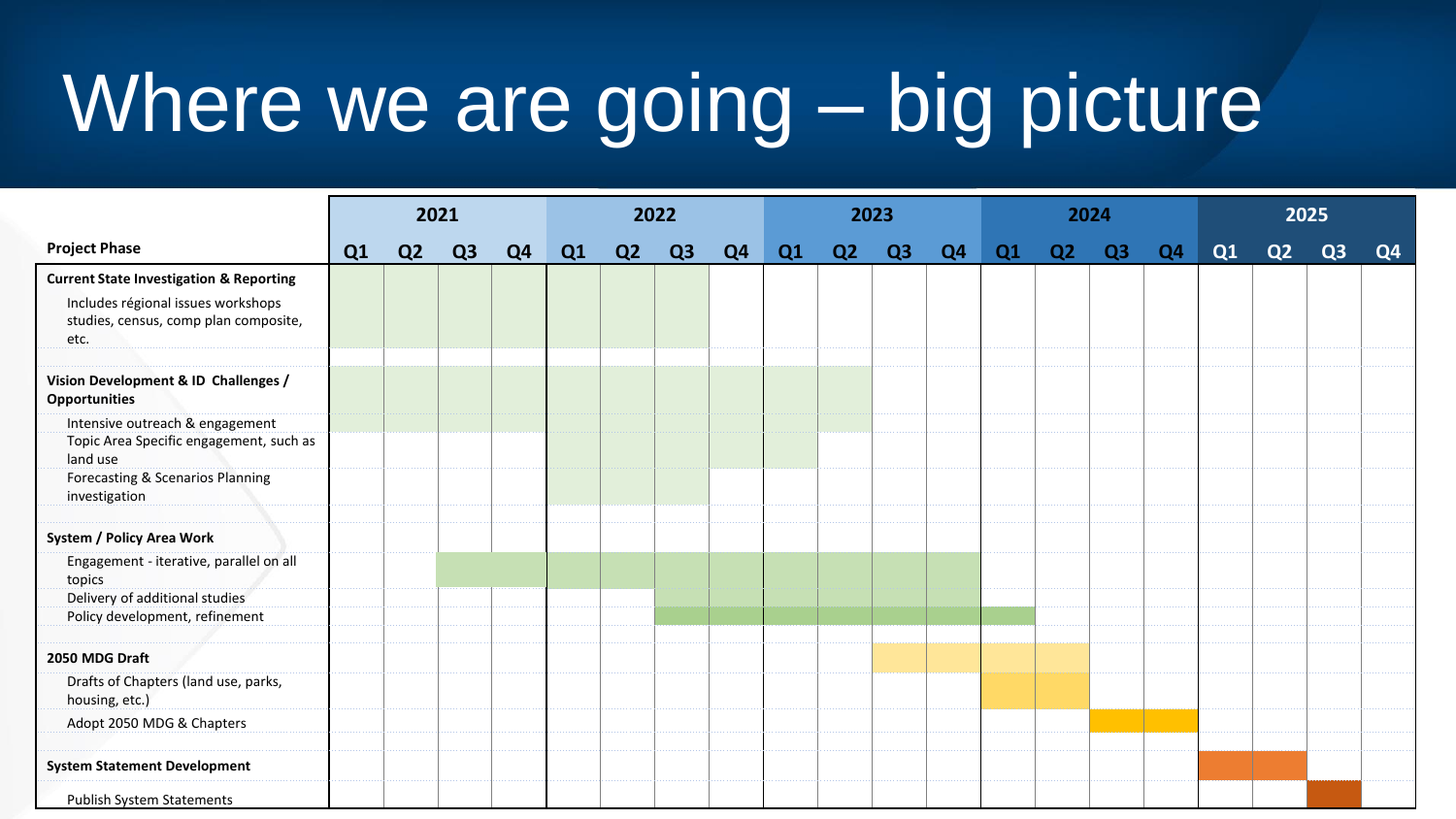## What we have done so far

#### We've been building the regional "current state" and understanding to support future regional planning:

- May 20, 2020: Covid-19 Impacts on Unemployment, Income, and Housing Cost Burden
- July 15, 2020: Regional Economic Framework
- September 2, 2020: Rethinking Areas of Concentrated Poverty
- September 2, 2020: Network Next and Arterial BRT Plan Update
- December 2, 2020: Residential Development in the Twin Cities (2019)
- December 2, 2020: Development Trends Along Transit
- ULI-MN Navigating your Competitive Future Developers Panel
- December 9, 2020: Network Next and Arterial BRT Evaluation Results
- January 20 & March 3, 2021: Initial 2050 Regional Planning Discussion
- January 27, 2021: MAC Recovery through the Pandemic
- April 7, 2021: Comprehensive Plan Composite
- June 16, 2021: Comp Plan: Healthy Community Planning Project with MN Dept. of Health and Public Health Law Center
- July 28, 2021: Regional Forecast Update through 2050
- August 4, 2021: Changes in Green Spaces in the Region
- August 4, 2021: 2020 Land Use Inventory
- August 18, 2021: 50-year History of the Fiscal Disparities Program & Panel Discussion
- September 8, 2021: Appointment of Water Resources Policy Plan Advisory Group
- September 15, 2021: 2020 Residential Development Trends
- September 15, 2021: Affordable Housing Development Trends and Regional Housing Policy
- October 6, 2021: Growth and Change in the Region's Communities: Lessons from the 2020 Census

PLUS other discussions in **Transportation** (TAB & TAC) and **Environment Committees**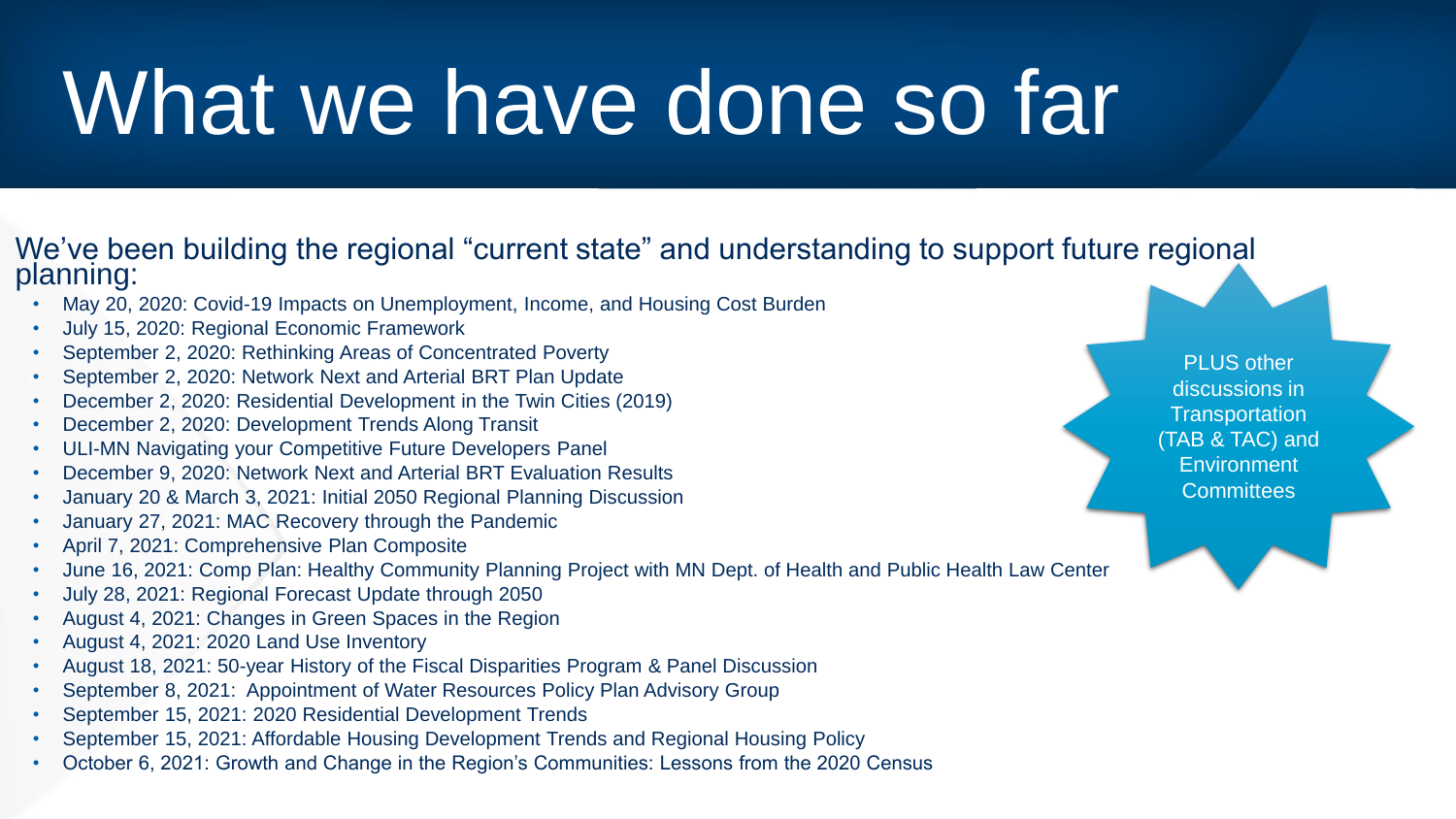## What we've done - simplified

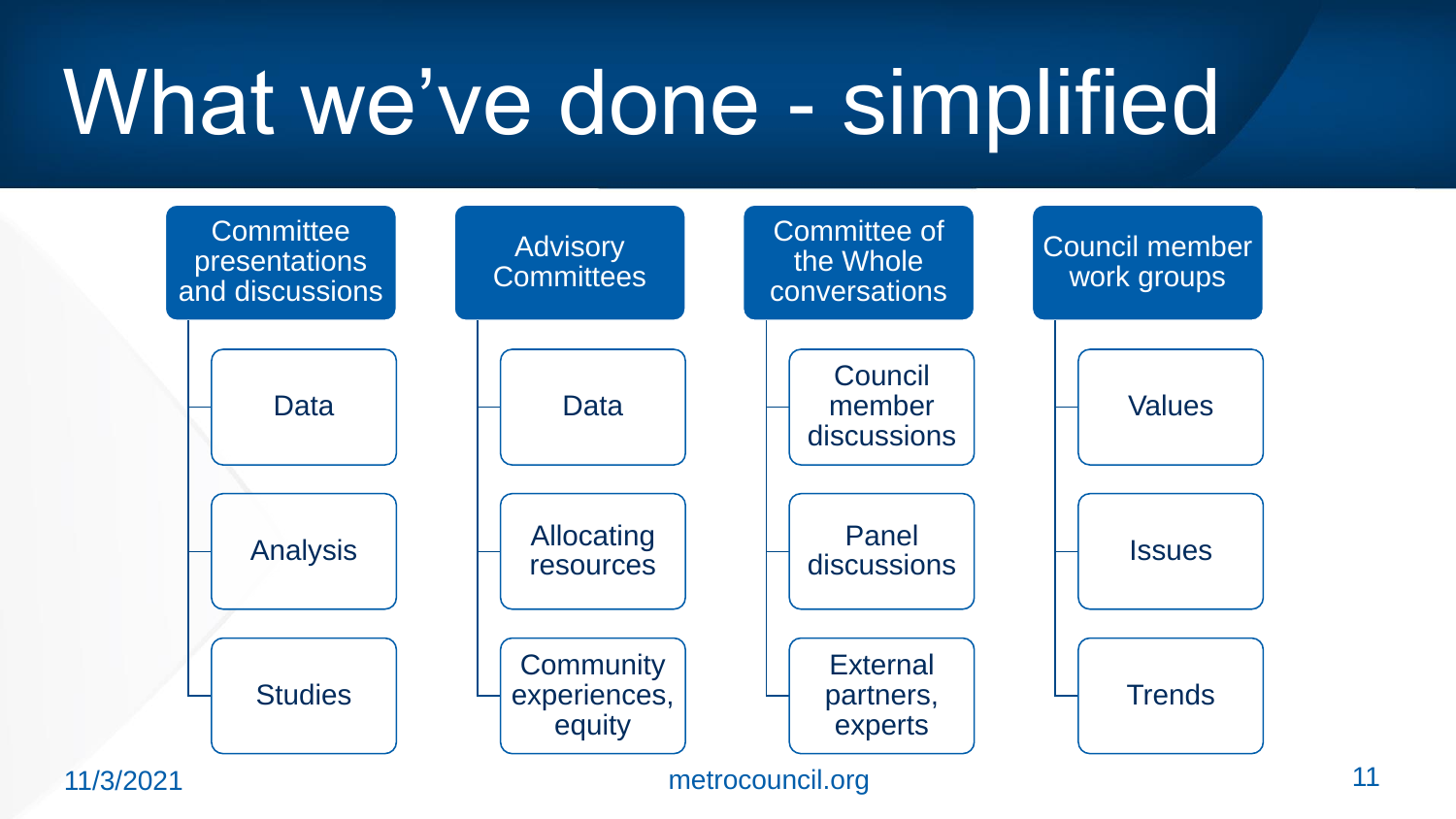### What's Next in 2022?

- Building the Regional Vision
	- Identifying values
	- Refining outcomes
	- Identifying key regional issues  $\rightarrow$  drivers and barriers
	- Scenarios planning
- Standing up technical committees to support public discussion
- Internal work unit discussions on regional issues workshops
- 2022 Work Planning
	- Staff & Committee Work Plans

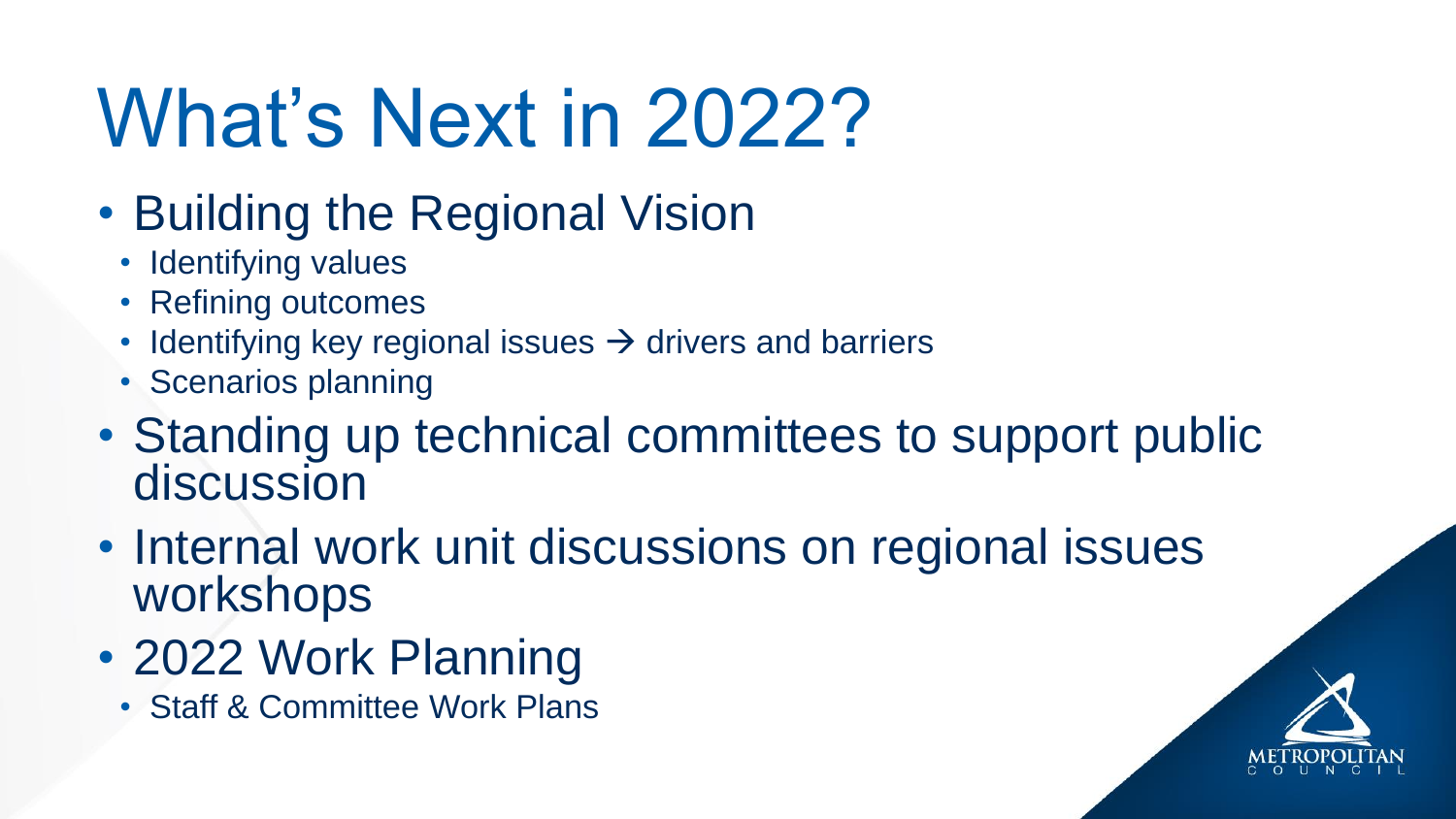### Early stage engagement

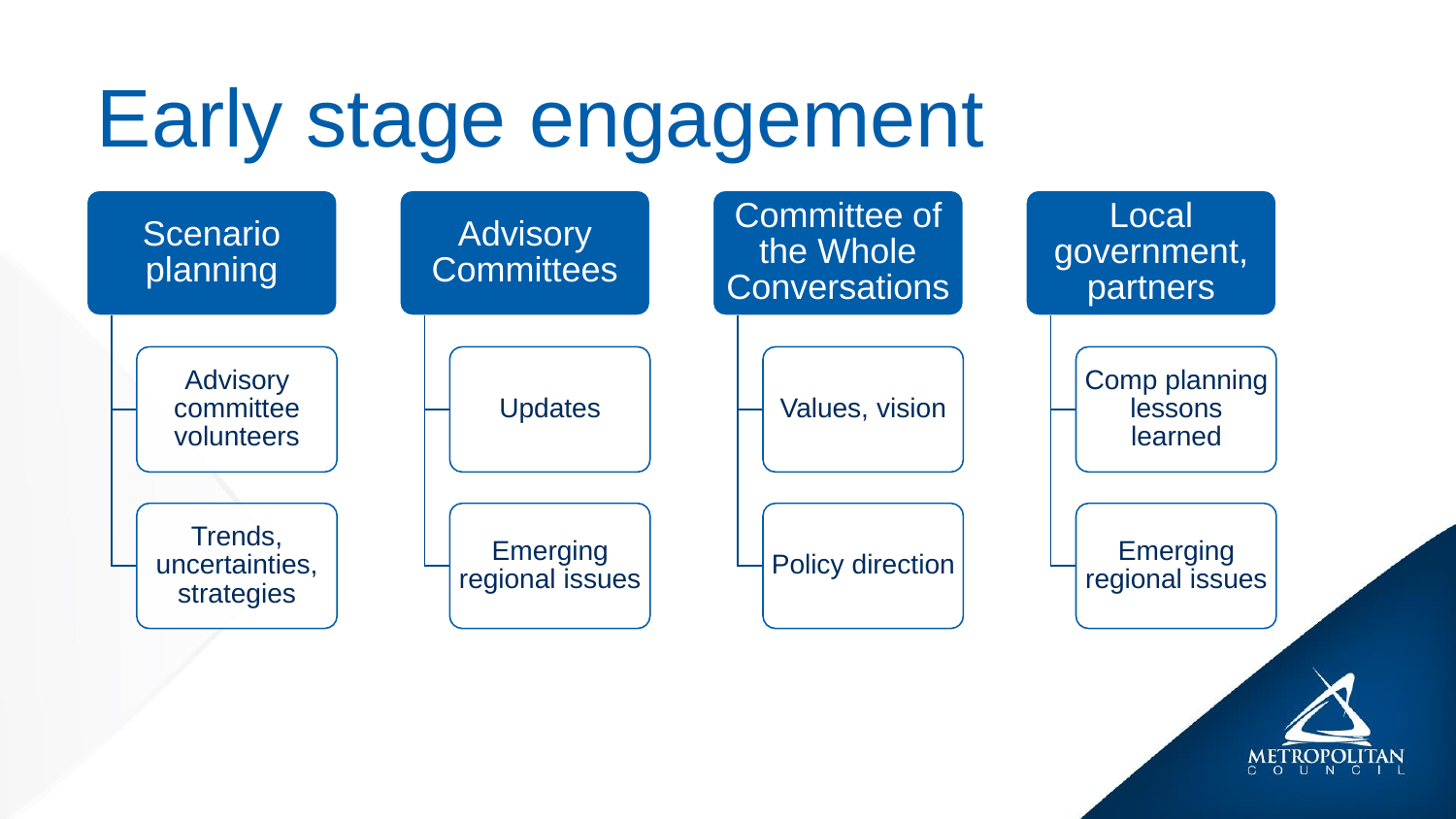### What We've Heard So Far

- Important principles for the work
	- Process is important!
	- Public participation
	- Creating opportunities for advisory committees to connect
	- Engagement with local governments
- Important topic areas
	- Equity and reducing/eliminating disparities
	- Sustainability & climate change
	- Housing and housing affordability
	- What will the post-pandemic region look like including the persistence of current travel patterns

![](_page_13_Picture_11.jpeg)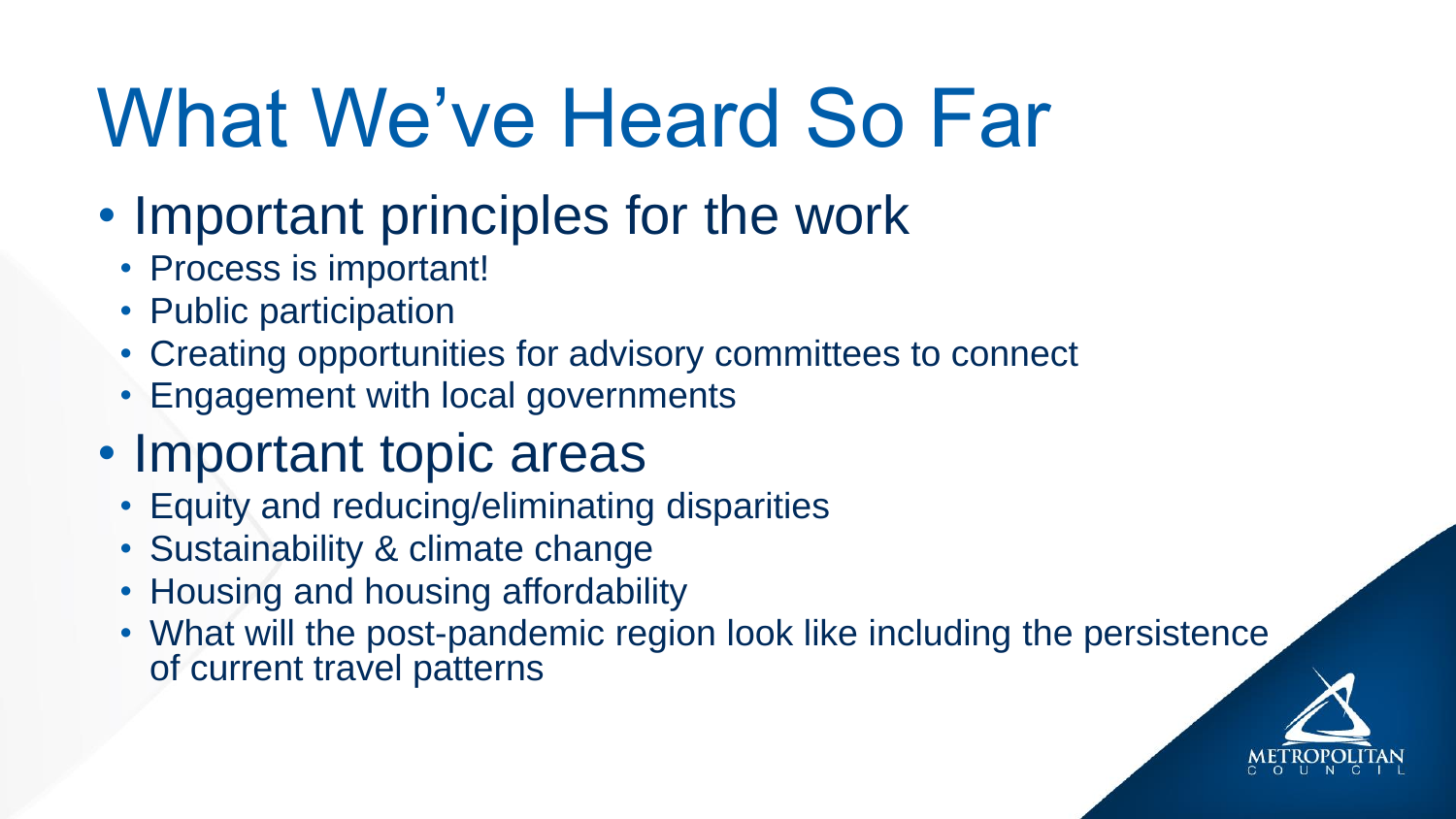What can we add? - Critical, regional issues - Uncertainties - Values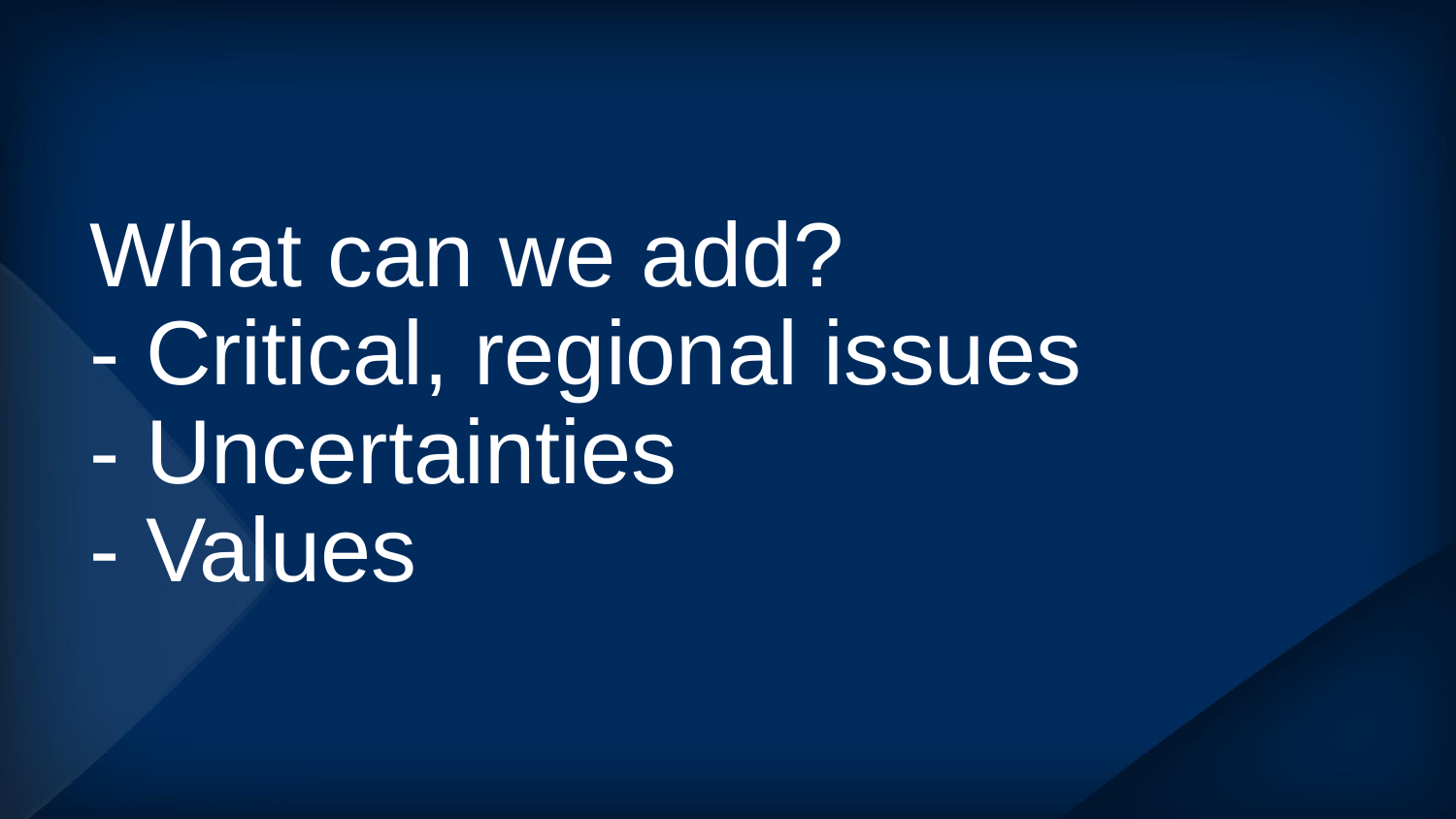### How do Council members want to be involved in vision development?

#### Options for consideration

- Committee of the Whole (Council) conversations/workshops
- Standing and advisory committee discussions
- Leading/participating in discussions with district communities
- Metropolitan Development Guide Vision work group
- Attendance/participation in technical groups
- Which approaches are most meaningful to you?
- Which approaches achieve principles of integration, collaboration, and transparency?
- What is reasonable, given time demands of Council members?

![](_page_15_Picture_10.jpeg)